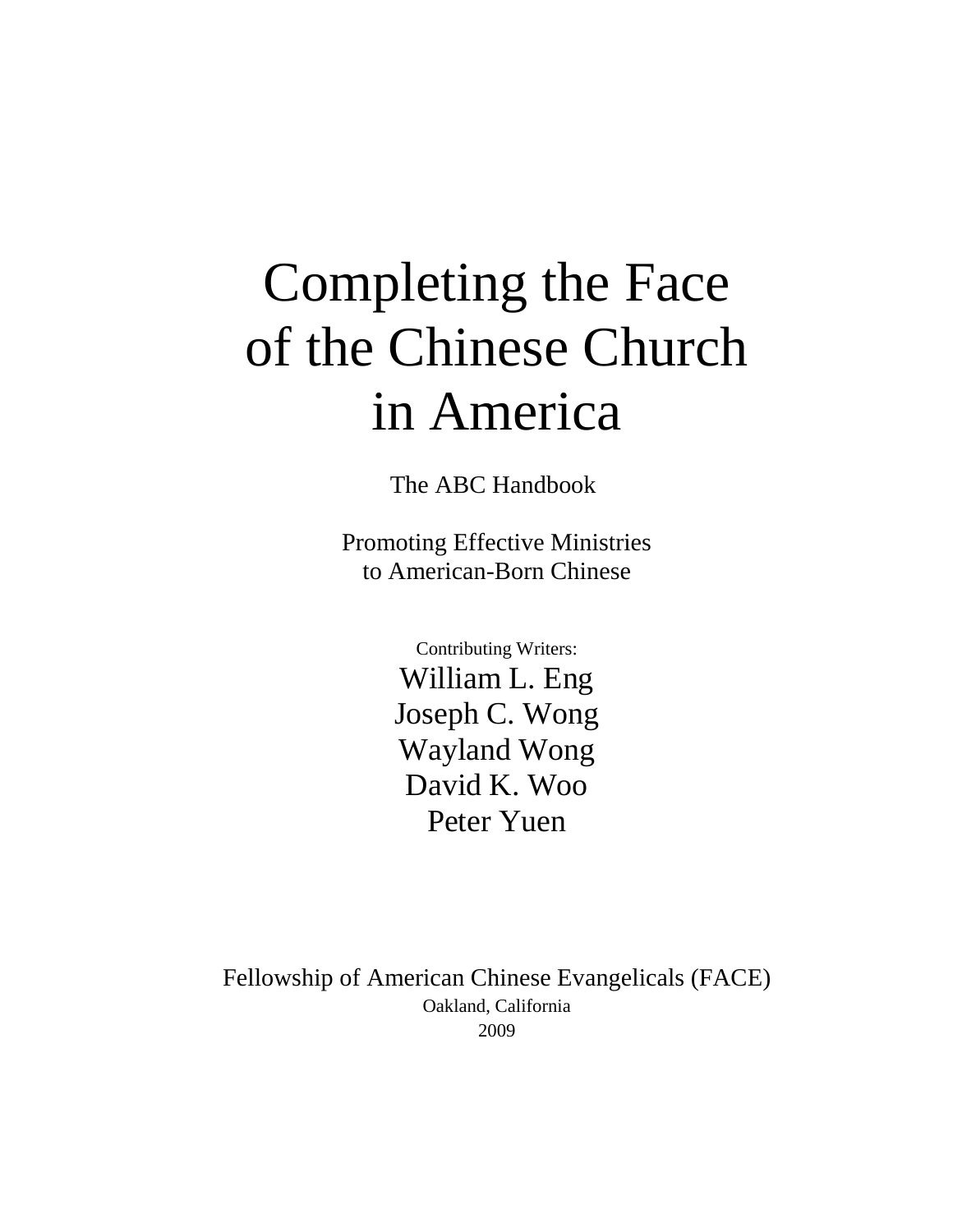Copyright 2009, Fellowship of American Chinese Evangelicals

Permission to reproduce portions of this book for non-commercial purposes is hereby granted with the provision that proper credit be given to sources.

Unless otherwise indicated, Scripture quotations used in this book are from the Holy Bible, New International Version (NIV), copyright 1973, 1978, 1984 by International Bible Society. Used by permission of Zondervan Publishing House. All rights reserved.

To purchase additional copies:

Fellowship of American Chinese Evangelicals 262 Rishell Dr. Oakland, CA 94619 faceabc@aol.com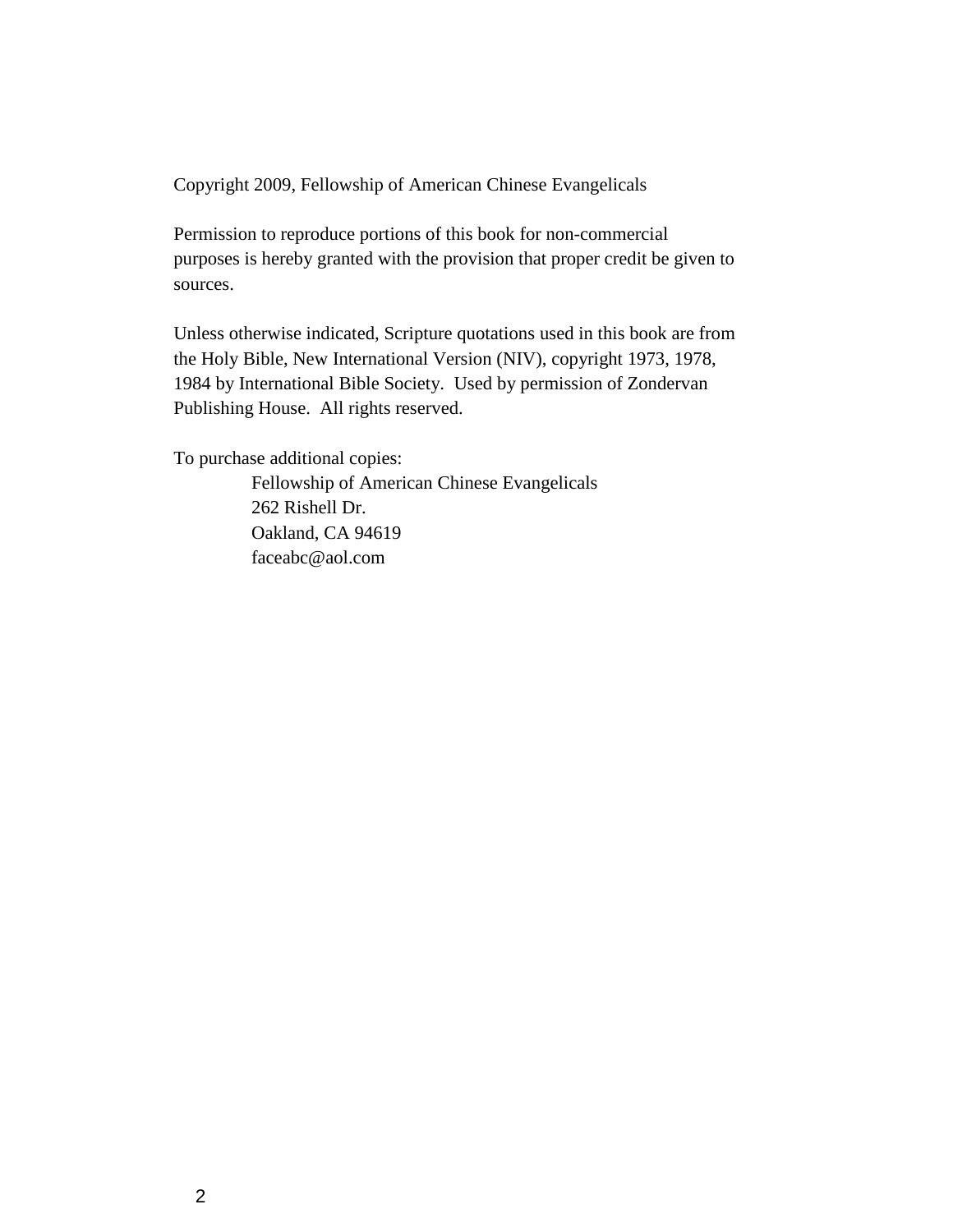**Part IV.** The future of ABC ministries.

#### **Chapter 10**

# Is There a Future Need for ABC Ministries? By Joseph Wong

- ABC ministries are essential for the future immigrant Chinese Churches.
- Relationships between OBC and ABC church leaders as equal partners.
- The future picture of ABC ministries.
- Asian American churches.
- Parallel ministries within an ethnic church.

### **ABC Ministries Are Essential for Future Immigrant Chinese Churches**

"Change and decay all around I see, O Thou who changes not, abide with me."

The above portion of a hymn points out the contrast of life in this changing world with the constancy of God's truth. Human and earthly change is always taking place around us. The business world recognizes this inevitability of change and tries to stay ahead of it by recognizing new trends and adapting to the new environment. Some businesses that were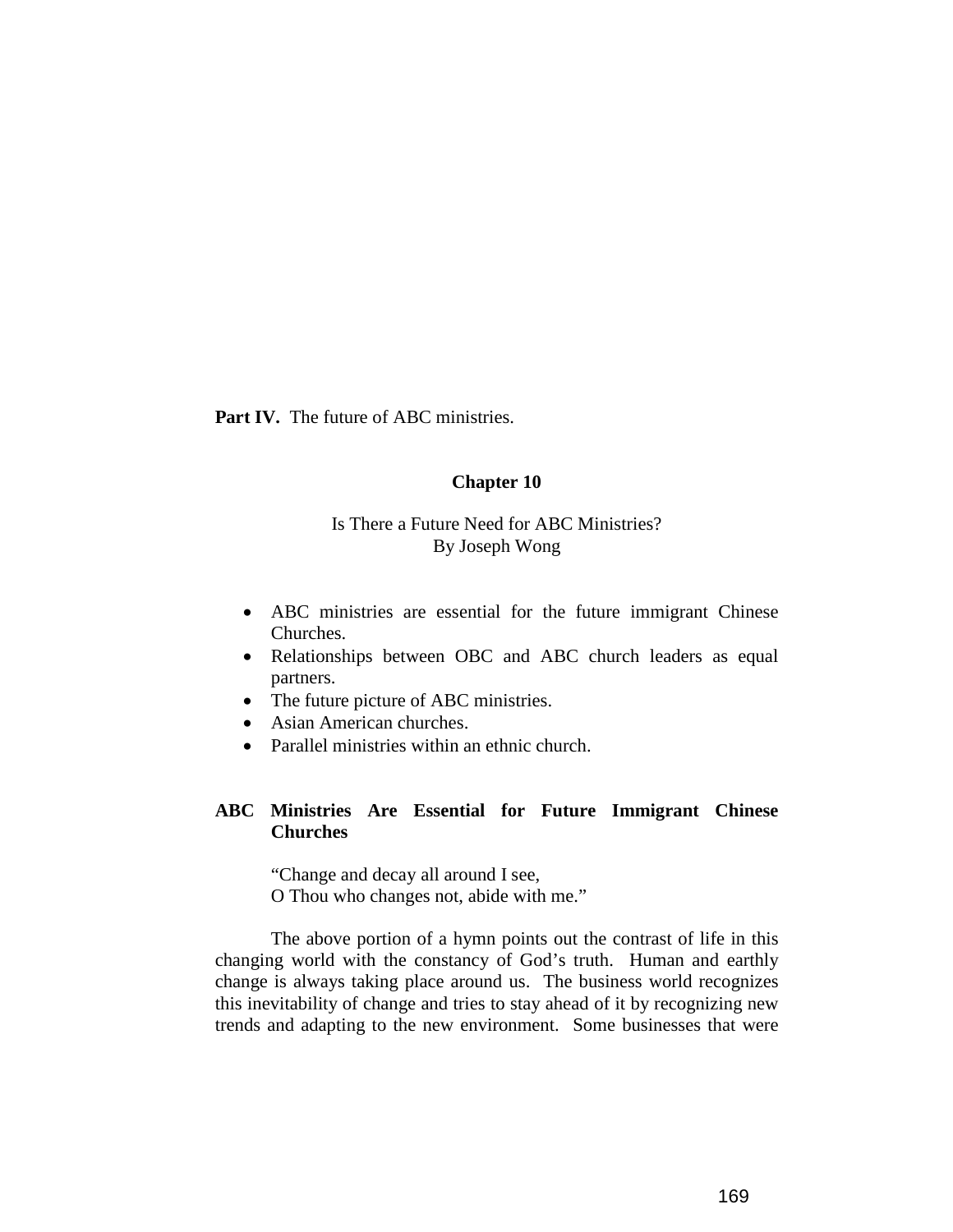slow to change used to be number one in sales in the U.S.; but now they are left behind by new upstarts who have far surpassed them.

No matter how much the American society changes, the immigrant Chinese churches will always have a need for ABC ministries. An irrefutable fact is that immigrants will birth and raise ABC children. Parental love and care for their children require an effective ministry to the ABCs in their churches. To commit that ministry to another church is to choose death for their church.

As long as the annual influx of Chinese immigrants continues to be in the tens of thousands, the immigrant church will flourish. Contributing to the growth of the immigrant churches is the immigrant's need for a social and community center, a gathering place for immigrants of the same culture, speaking the same language. Due to the gracious nature of Christianity, churches easily become care and help centers for those arriving in this country. But each immigrant church must not ignore their need to provide good ABC ministries.

Counsel and guidance are needed for these churches to understand and develop healthy ABC ministries as discussed in earlier chapters of this book. Should this not happen, these immigrant churches will have great difficulty surviving. Not only will there be the sad experience of seeing their children abandon the church, but also because of inadequate teaching, they will also see them even leave the faith of their parents. This has already been the experience of many in the Chinese churches in the United States and will continue to be so unless the Chinese churches give high priority to developing healthy ABC ministries. Chinese churches that have difficulty developing such ministries must seek outside counsel and guidance from churches having healthy ABC ministries.

## **Relationships between OBC and ABC Church Leaders as Equal Partners**

A critical characteristic of future ABC ministries is the need for comradeship among the OBC and ABC church staff. It is not easy for the leadership of one culture to embrace the importance of a different culture in the church. However, the OBC leadership must take the initiative to seek out ABC leaders and welcome them into their church's life. Such a partnership must abandon the paternalistic pattern, where one group sees themselves as the parents and the others as children, or as teachers and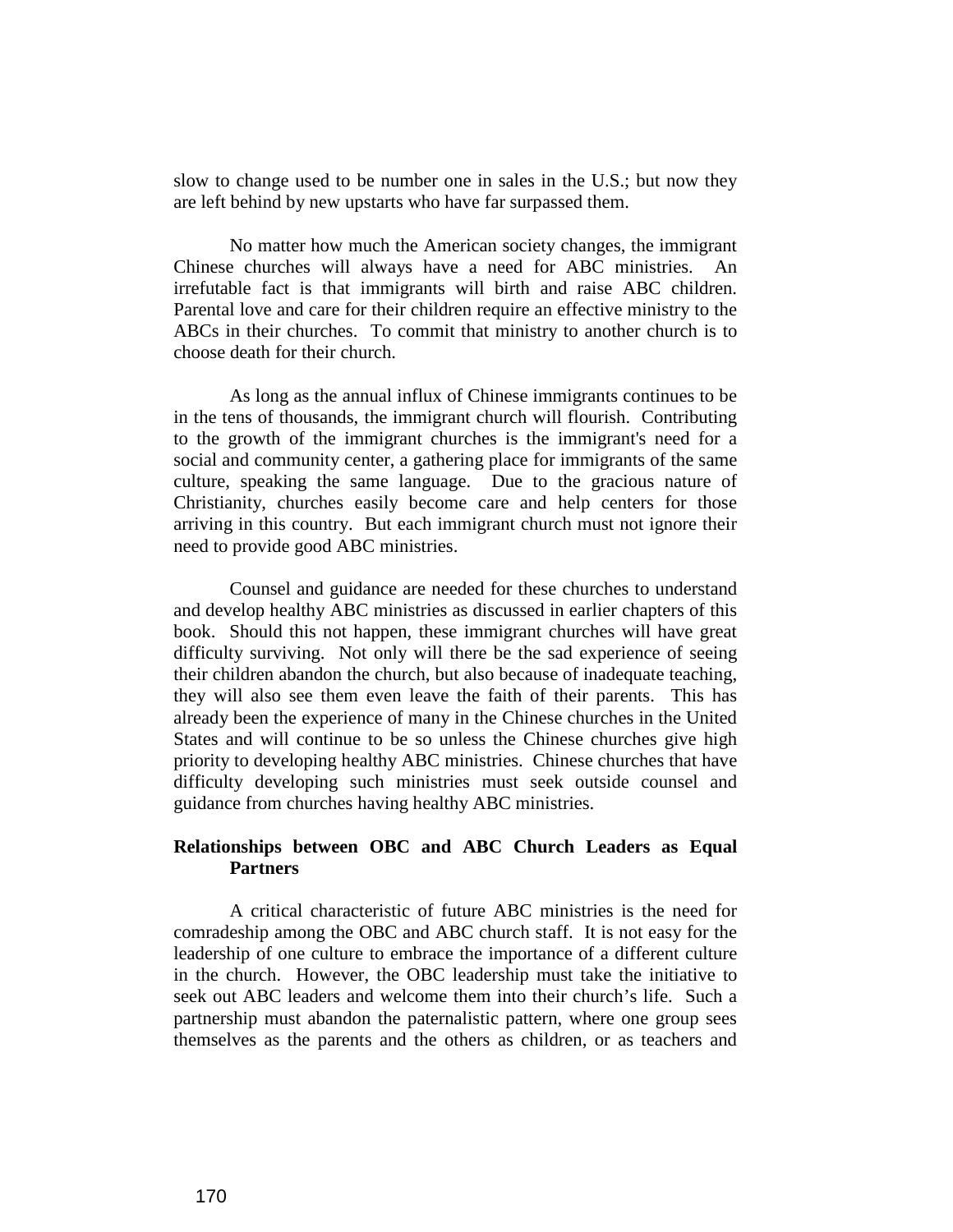students. Still there is wisdom in seeking to learn from each other without the imposing of one view on the other.

#### **Future Picture of ABC Ministries**

Developing ABC ministries in the Chinese churches has been slow, and they face a catch-up condition as well. What the Chinese churches have done in the past in their ministry to ABCs, largely have not succeeded. This means that an evaluation of past efforts in order to improve them is only part of the process. Some rather forward thinking on the part of the church's leadership is needed to address the changing ABC culture. The ingredients used for a successful ministry in the past will provide insight into a future ministry that can be successful. But there are few examples of successful efforts in the past which leave the Chinese churches with a great challenge.

It is hoped that future development of ABC ministries can be dynamic and fruitful. Therefore, deliberate and large-scale efforts to recruit and train future pastors are essential. ABC seminarians must learn the pitfalls, as well as the ingredients in effective ABC ministries and not just learn to survive in a Chinese church. In the American society there has been a practice of relaxing the qualifications to give the people of a newer ethnic background the opportunity to catch up. This might be a practical approach to assist those inexperienced with the Chinese culture to gain expertise.

The future of ABC ministries will remain not only in immigrant churches. There already exists ABC churches which are ministering to third, fourth, and even fifth generation ABCs. Acculturated OBCs who have become comfortable in a Western style church life will also participate. In these churches the Chinese language will be unnecessary.

Since ABC churches will use only English, other Asians will also be attracted to these churches. In time these churches will attract Asian Americans in varying degrees. Other Americans of Asian origin will readily relate to an ABC church's life style. Their national and cultural identity is American while their racial roots will be Asian. It seems to be close enough for a common identity. The hostilities resulting from the history of their ancestral countries do not exist among the Asian Americans today.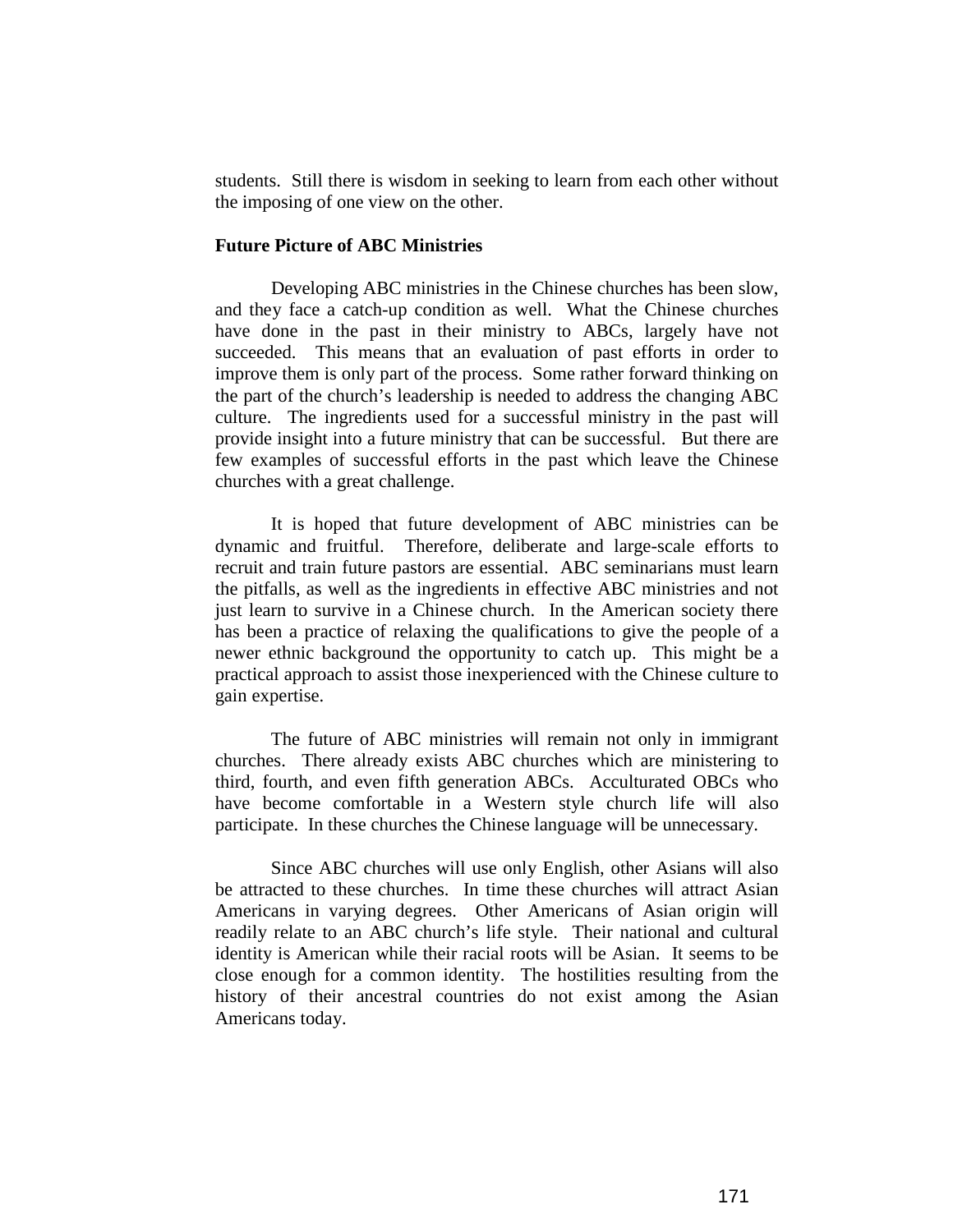Since the needs of Asian Americans have been neglected in the immigrant Asian churches, Asian American church leaders have planted churches that minister to English-speaking Asians. However, many of these new Asian American churches have a common weakness. What has developed are Asian American churches that have no relationship with a mother church or with any immigrant churches. They are missing the mature counsel and wisdom of the leaders from the established immigrant churches or a denomination.

By far, the greatest weakness of the Asian American church is its inability to minister to the needs of the Asian American's immigrant parents who are not comfortable with English. Asian American churches sometimes produce divided families where the children attend an Englishspeaking church while the parents attend a non-English-speaking one. Sometimes concerned Christians attending an Asian American church will call a pastor of an immigrant Asian church for help in reaching their immigrant parents. The challenge given to immigrant churches to be concerned for their ABCs is also valid for Asian American churches to be concerned for their immigrant parents.

In spite of these weaknesses in the Asian American church, it is a concept which has quickly caught on. The Asian American church possesses great potential. The unreached Asian American is an exploding community. It is probably true, that the future belongs to the Asian American church.

*"ABC vs. Asian-American Ministries" by David Woo (*ABOUT FACE*, Vol. 20, No. 1, February 1998)*

*I have noticed that many American-born Chinese seminarians or recent seminary graduates prefer to serve in Asian-American (by Asian-American I also mean multicultural) churches rather than Chinese churches. They have this interest for various reasons. Some of them do not want the extra hassle of working in a church with more than one language or culture. Others do not like the idea of working under an overseas-born Chinese senior pastor or OBC-controlled church board both of which may not be culturally sensitive to the needs of ABCs. Other*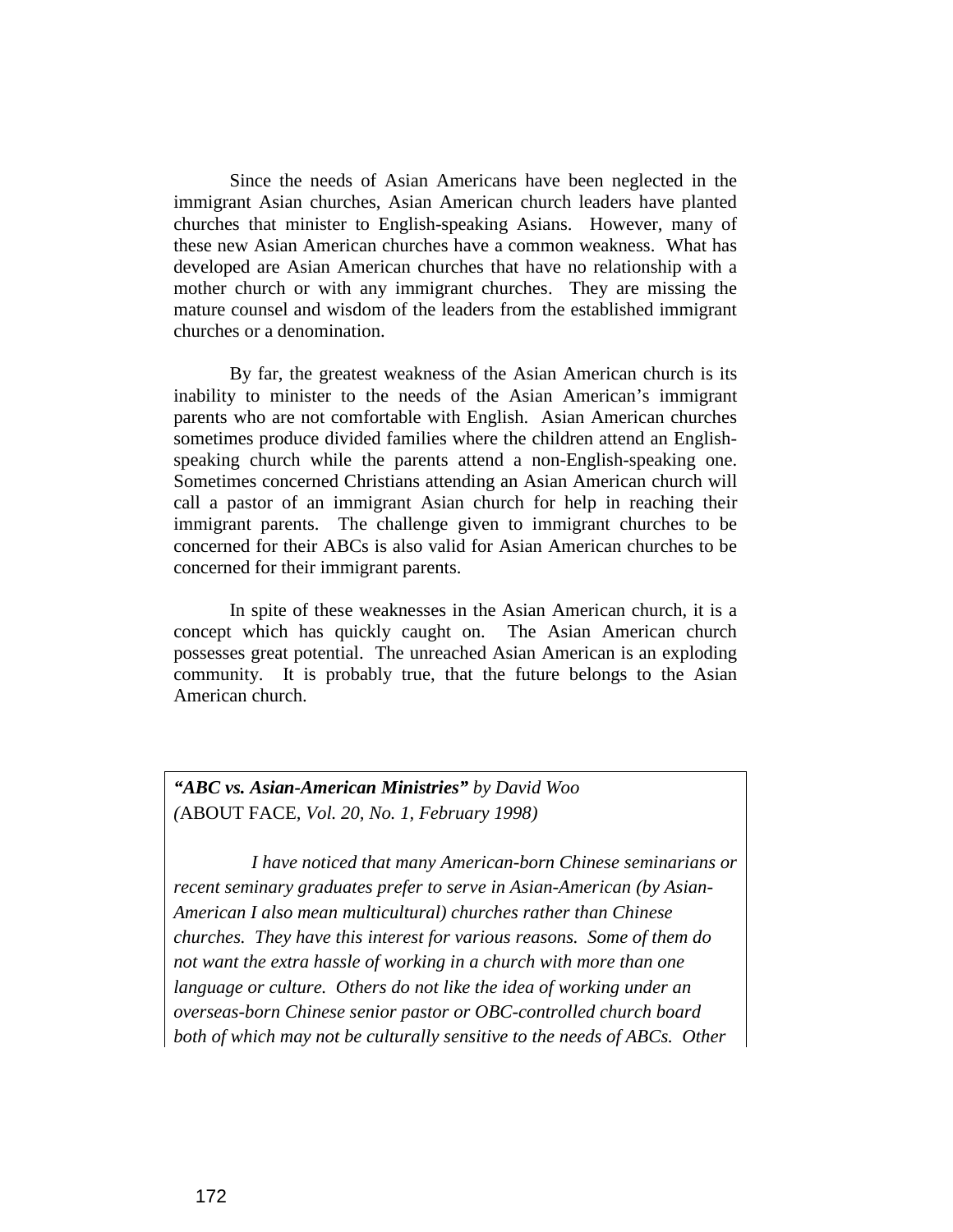*ABC seminarians and recent graduates look upon Asian-American ministries as the wave of the future, and consider ABC ministries today to be anachronistic, applicable to the 1960s but not to the 1990s. And there are those who have a legitimate call from the Lord to minister specifically to Asian Americans. The problem I want to address is whether ABC ministries are being neglected or overlooked today because they are seen as out-of-date while Asian American ministries are seen as being on the cutting edge.*

*Before I continue this article, I need to give you my own background in ministry so that you may know the perspective from which I write. I was born and raised in Los Angeles, attended a bilingual Chinese church from the age of eight, and was saved and active there for eighteen years until I graduated from seminary and moved from the area. Then I served as an associate pastor for seven years in a bilingual Chinese church in Chicago. From there I was involved in planting an Asian-American church in the north suburban area of Chicago in 1971. This church plant was possibly the first church founded in the United States specifically targeting Asian Americans. (If someone can inform me of a church planted before 1971 that was established specifically to target Asian Americans, I would like to know about it.) I served as the pastor in this Asian-American church for fifteen years. From there I was called to serve as an associate pastor in a bilingual Chinese church in Los Angeles where I served for six years. My present ministry in the Los Angeles area, where I have been serving for five years, is as the pastor of a multicultural congregation. In summary, I have served in Asian-American churches for twenty years and Chinese bilingual churches for twelve years.*

*First of all, I would have to say that there is a legitimate case for Asian-American ministries. I do not wish to denigrate this need. There are many unsaved Asians that cannot be reached by mono-ethnic churches and can only be reached through Asian-American works. More power to these ministries. May the Lord richly bless and multiply them through evangelism to the unsaved. (Church growth by transfer-growth is valid but I would much more rather see growth by evangelism.) May the Lord send*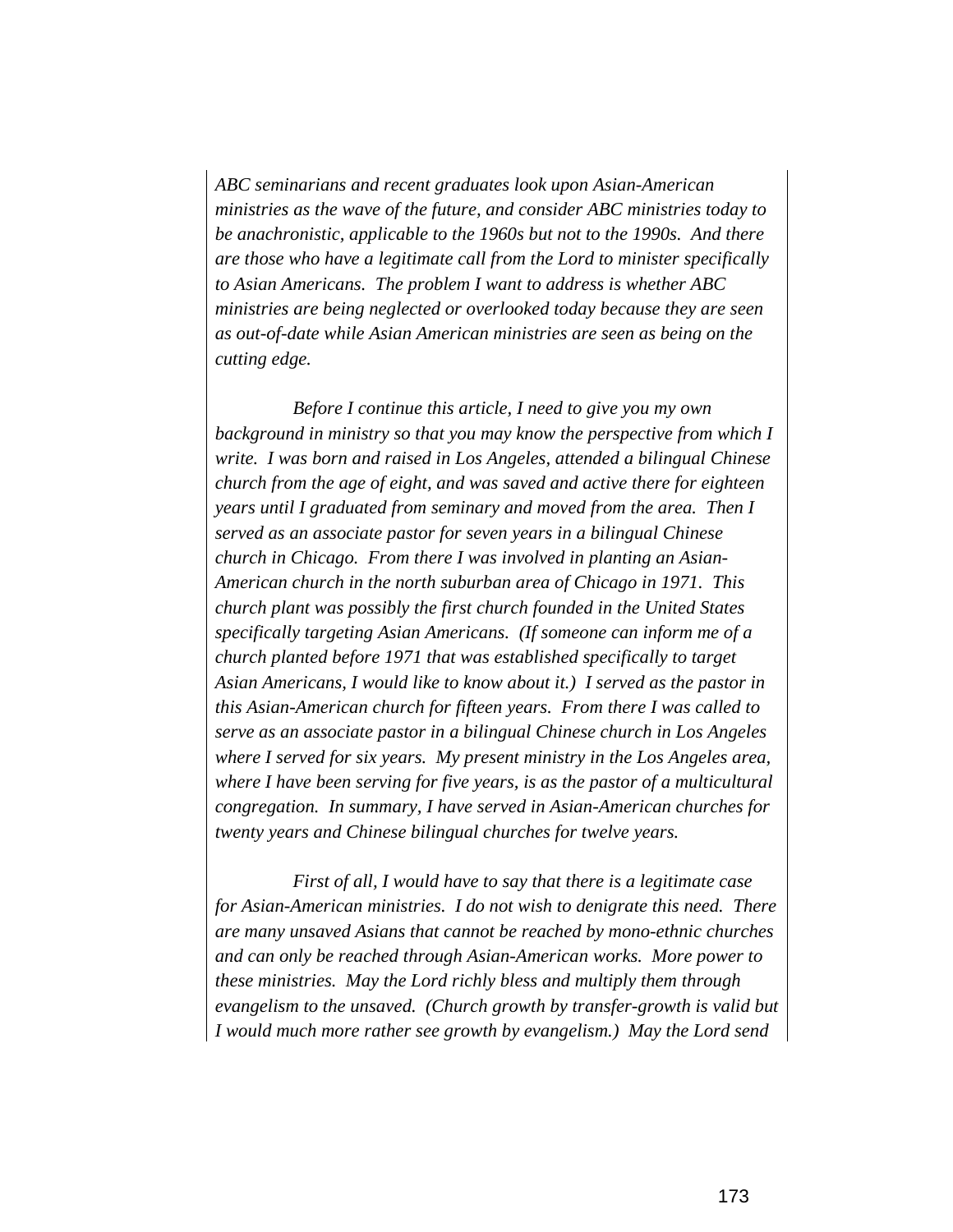*more workers into this harvest.*

*Although the case for Asian-American ministries is legitimate, I believe that more ABC seminarians and graduates should be open to the Lord calling them into ABC ministries. The case for ABC ministries is strong and valid. Here are a few reasons:*

*1. The number of Chinese bilingual churches looking for ABC workers far exceeds the need for workers in Asian-American ministries. Chinese churches throughout North America are looking for ABC workers while Asian-American ministries are few in number and primarily centered on the West Coast.*

*2. Some Asian-American churches tend to minister to the dropouts from the Chinese churches. But by the time these Christians leave the Chinese churches, many of them have been so turned off that they are extremely difficult to reach even by the Asian-American churches. Why not strengthen the ministries to the ABCs while they are in the Chinese churches rather than wait until the damage is done and then try to pick up the pieces? Let's correct the problem at its source.*

*3. Many ABC seminarians and graduates are products of Chinese churches. They know firsthand the needs and opportunities in the Chinese churches and are the most suitable ones to minister in these situations. Could the Lord be calling so many of them away from ABC ministries? Perhaps the Lord has His ways, but I wonder about it.*

*4. ABC ministries by and large tend to be more difficult than Asian-American ministries because most ABC ministries take place in the context of a bilingual church, unless one serves in a church specifically planted for ABCs. Should the degree of difficulty be the measure of God's call? Does the Lord not call people to leave easier ministries to go into more difficult ones?*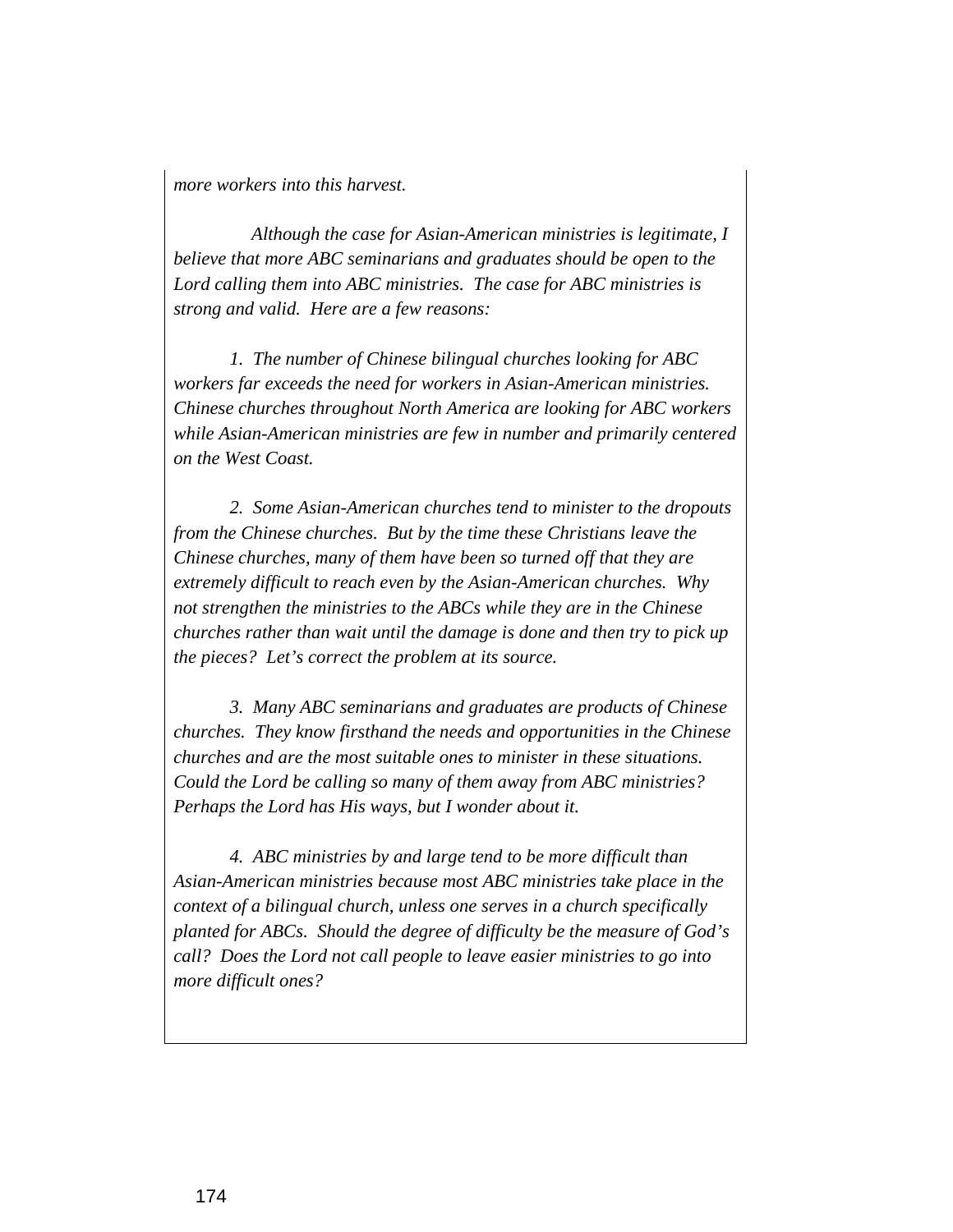*5. ABC seminarians and graduates who were saved and nurtured in OBC churches have managed to survive the many barriers that have caused many ABCs to drop out of the OBC churches. These survivors have hearts of compassion for those remaining. Do we who managed to survive now pull up the rope and walk away saying to those remaining, "I survived on my own; now you do the same"? I do not want to accuse ABC pastors who do not serve in Chinese churches as being deserters because the Lord calls each into a particular ministry, and I must not question whom the Lord calls into what ministry. It is between each person and the Lord. But I would wish that more ABC pastors, having come out of OBC churches and having a heart of compassion for the ABCs in those churches, would be moved to serve among them.*

*6. Today, the Chinese churches are filled with ABC children and young people who are much in need of sensitive pastoral leadership. Do we write them off? Do we say to them, "You are not a part of the wave of the future"?*

*The title of this article is a misnomer. There is not a conflict between ABC and Asian-American ministries. Both are valid ministries, and the Lord calls people to both. Let us rejoice and celebrate with those whom the Lord has called to each – while not forgetting the ABC part.*

## **Parallel Ministries within the Chinese Church**

Few, if any, immigrant churches of Asian ancestry have caught the vision to start English-speaking versions of their ethnic churches, much less start Asian American churches. Though such a situation is unfortunate, it is understandable. The immigrant church is so concerned for her immediate needs, that many of them have over-looked the other need in the Chinese populace, the ABCs. These also are the children of earlier immigrants who have yet to come to Christ.

Are the Chinese churches in North America able to address this challenge? Will they acquire a vision for this ministry? It will happen when some church leaders are able to lift up their eyes to this need and